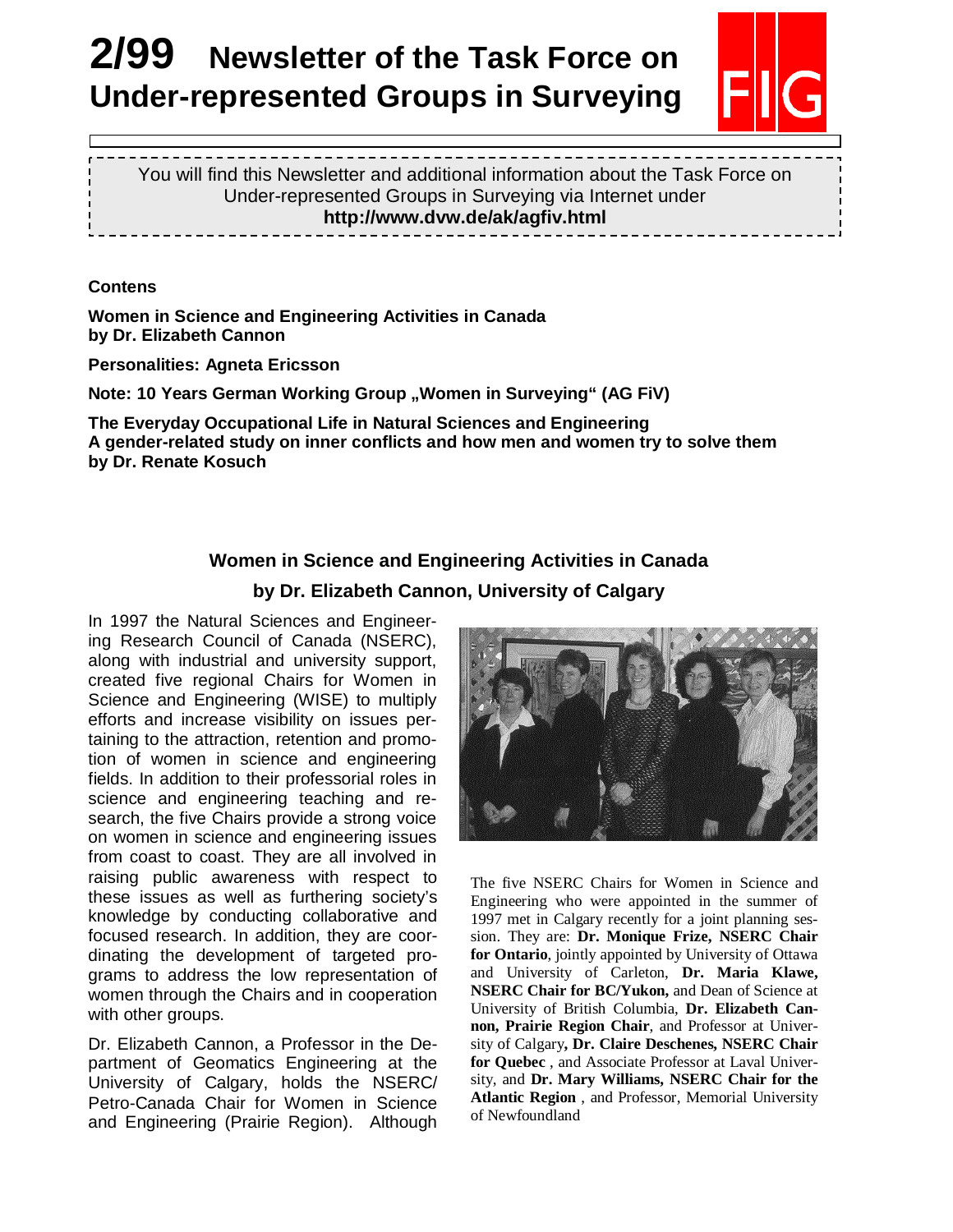her five year mandate is to encourage women to consider careers in all aspects of engineering and science, she places a special emphasis on the attraction to the geomatics field. The five broad objectives of her Chair are to:

- (1) Be visible and show leadership;
- (2) Provide a focal point for diverse groups working on women's issues in science and engineering;
- (3) Interest and encourage girls and women to consider careers in science and engineering;
- (4) Increase the enrollment of women in undergraduate and graduate programs in science and engineering in the Prairie Provinces, and;
- (5) Increase the retention rate of women in science and engineering careers.

An Advisory Council consisting of twenty-two members from academia, industry, and government was formed to develop the strategic direction of the Chair and to help disseminate information to the community at large. The activities of the Chair broadly fit into two categories, namely public awareness and program development. A third category on research was also added since there is not a full understanding of issues surrounding these goals. These three areas are intertwined and are used to direct work done in each area.

During the past 20 months, the Chair has given over seventy presentations to a number of groups including students (and teachers), community groups as well as industry and political leaders. In general, these presentations have consisted of specific presentations on the role of women in science and engineering, while others have been on engineering as a career or the Chair's research work in the area of the Global Positioning System (GPS). An important component of the presentation material is up-to-date statistical information on the participation and performance of females in science and math courses (in Junior and Senior High Schools), the enrollment of women in university-based programs (undergraduate and graduate levels), the participation, promotion and retention of women in industry, and results from research conducted by the Chair and others. It has been found that this type of information is critical to dispelling myths surrounding the participation of women in science and engineering, while gaining support for action. Over 5,000 people have attended presentations by the Chair to date. A web page has been developed (www.ensu.ucalgary.ca/cwse) containing information on the Chair goals and activities as well as statistical information discussed above, links to other relevant sites and a bibliographic database on women in science and engineering research.

Research will be carried out in the four areas identified as priorities, namely at the junior/senior high school level, university level, graduate student level, and pertaining to retention in industry. Two of these research projects have been initiated to date, while the other two will be started within the coming months. A research project entitled Gender Differences in Student Participation and Achievement in the Sciences: Choice or Chance? was started in January, 1999 with collaboration between the Chair and colleagues in Educational Psychology and Community Health Sciences. The three year project has the following objectives:

- I. To investigate the key personal and educational factors that contribute to junior and senior high school participation and high achievement in the sciences for males and females;
- II. To identify the factors that most directly contribute to decisions on the part of males and particularly females to pursue programs and careers in science and related disciplines;
- III. To explore roots of differences and similarities for males and females in early decisions about adult life-role and career choices, and;
- IV. To investigate parent/teacher/counselor influence on student participation in the sciences.

The study will consist of surveying an initial sample of 1500 grade 7 and 10 males and females in Calgary. This information, along with achievement data will be analyzed to examine the relationships between the factors of interest. A sub-sample of 100 average and high-average ability students in grades 7 and 10 will be identified to participate in in-depth interviews and further surveys at the beginning, mid-point and end of a two-year period. The significant support relationships of parents, teachers, and school counselors will also be investigated through a survey and interview.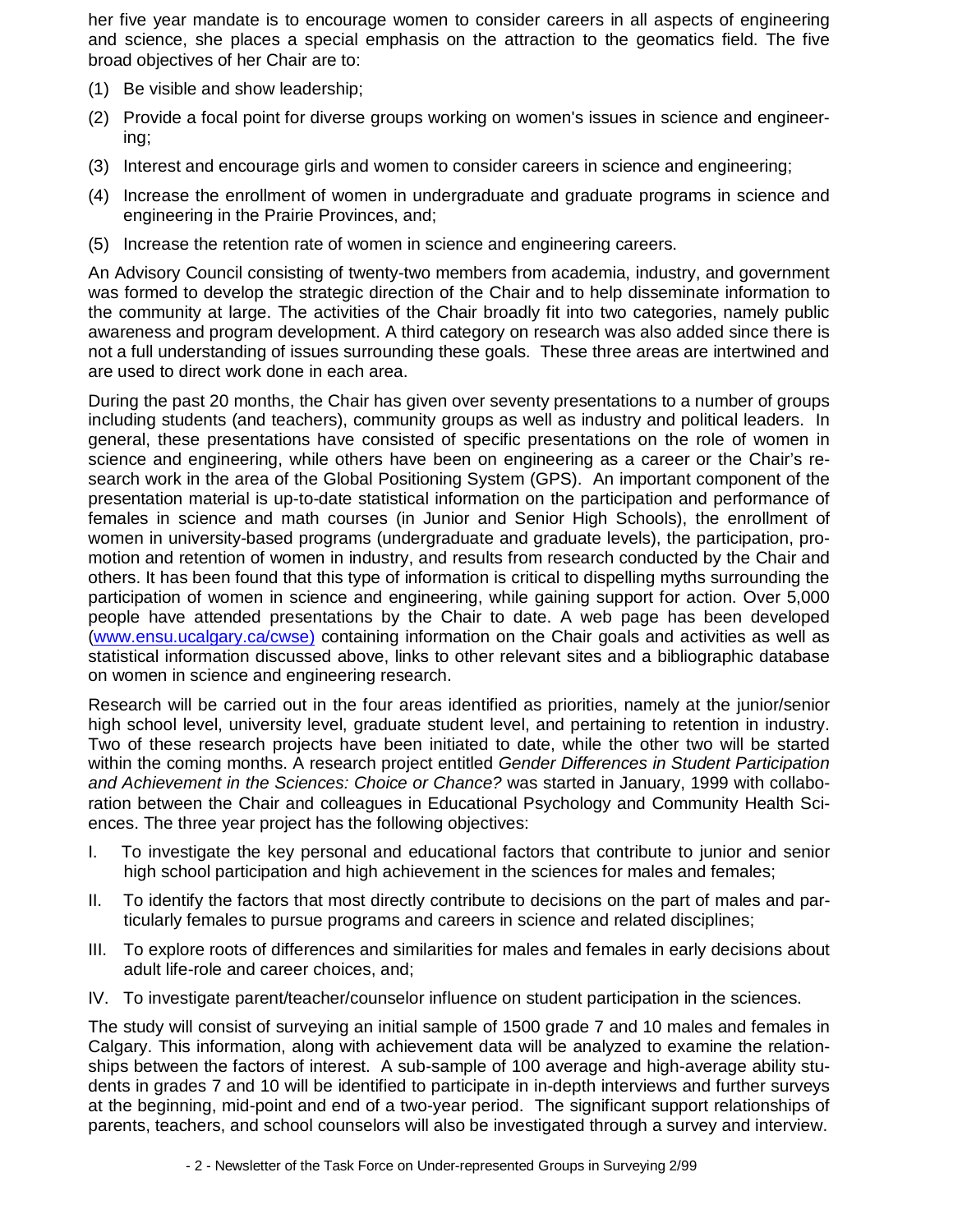A second research project entitled Gender Differences in Academic Choices of Engineering Undergraduates began in April, 1998 was recently completed with collaboration from colleagues in the Department of Sociology. The project objectives were to determine the key influencing factors for women and men to select engineering as a major in their university undergraduate program; and to further determine the factors for selection of an engineering specialization (i.e. geomatics versus civil engineering). A survey was developed and administered to 1066 men and women undergraduate engineering students at the University of Calgary in October, 1998. The questionnaire contained a number of questions relating to the students' interest, performance and perceived abilities in High School and University courses, the positive (and negative) factors that influenced them to select engineering, and factors which influenced their decision to select their engineering specialization.

A major finding of the study was that male and female engineering students are generally similar in terms of their academic performance, interests and perceived abilities in engineering and related subjects, and in their perceptions regarding the characteristics that make engineers successful. One area of concern is the role of high school physics for female students, because they reported significantly less interest and perceived ability, but similar performance levels, compared to male students. This pattern appears to carry over to the university level where female students also report significantly less interest and perceived ability in physics than their male counterparts.

Family members were found to play an important role in influencing students' decisions to major in engineering. This suggests that it is imperative to have outreach programs that are aimed at, or include, parents since they form an important positive component in students' overall decisionmaking process. Results show that half of the engineering students have a parent or other family member who is or was an engineer. Male and female students who had mothers or fathers who were in engineering were more likely to receive encouragement from their parents to select engineering compared to those who did not have a parent in engineering.

Participation rates of engineering students in extra-curricular science and/or engineering programs prior to entering university show that the majority of students did not partake in these initiatives. Since only a low percentage of students felt that these activities had a positive influence on their decision to enter engineering, this may indicate that these programs are not as important compared to other factors (e.g., parents, high school performance), or that they are not properly targeted. These findings do not suggest that these programs are not worthwhile, since they may have influenced students to take particular science and math courses in order to keep their career options open; however, they do support the need to evaluate the impact of any intervention programs that are implemented.

A number of programs are being piloted through the Chair to assist in the promotion and retention of women students in science and engineering undergraduate and graduate programs. These include a Graduate Student Networking Group for women graduate students to provide the opportunity to meet each other as well as women who are leading successful careers after obtaining a graduate degree. The Graduate Education Opportunities Program was developed to expose undergraduate women students to graduate studies opportunities. Women engineering students with average or above grades were identified and invited to a three hour session that consisted of (1) an introduction to the requirements and program content of graduate programs, (2) presentations by women who hold graduate degrees and are working successfully in industry, and (3) presentations by current women graduate students from each Department on their own research areas. A survey that was conducted at the end of the session indicated that the women students were significantly more interested in graduate studies as a result of the session.

Other programs that have been developed with colleagues in the Faculty include the Women in Engineering Day where approximately 140 Grade 10 and 11 female students are invited to the University to learn about engineering, to participate in hands-on activities and to meet practicing women engineers and faculty members, (2) the Women in Engineering Breakfast which brings together about 75 men and women from the engineering community for an update on the Chair activities as well as a presentation by a prominent woman engineer, and (3) 'Meet the Dean' night where women students entering the Faculty are invited to meet each other, Faculty members and the Dean of Engineering.'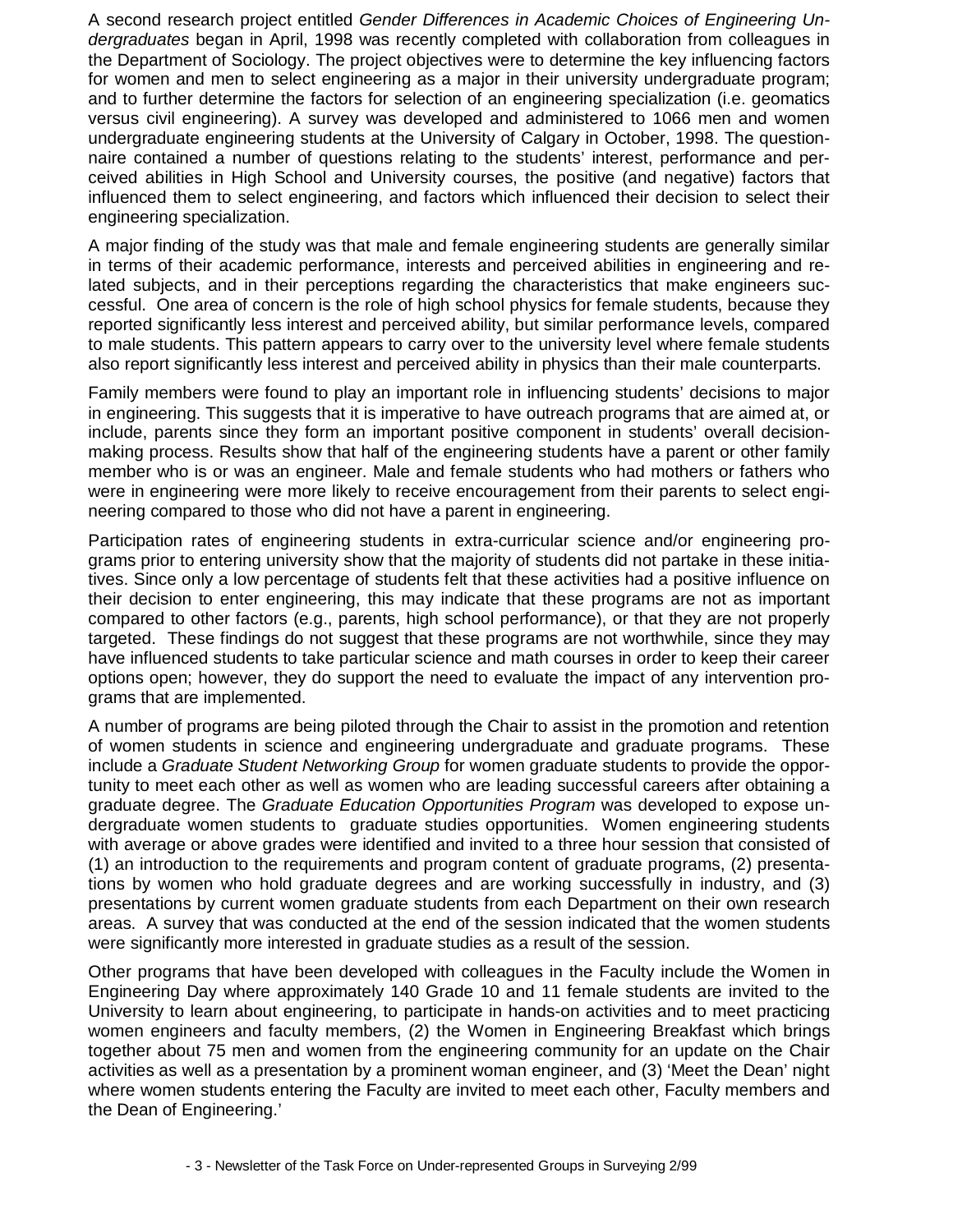The impact of the Chair at the University of Calgary will not be measurable for another few years, but to date there has been an increase in the representation of women in the first year engineering program to 24% which is one of the highest in Canada. In addition, the enrolment of women in geomatics (which is entered in second year engineering) has reached 34% from previous levels of about 20%.

For more information on the Chair for Women in Science and Engineering, please contact **Dr. M. Elizabeth Cannon** at cannon@ensu.ucalgary.ca.

### **Personalities**



**Agneta Ericsson** is a Chief County Surveyor at the National Land Survey of Sweden. She got her Master of Science in Surveying and Mapping at the Royal Institute of Technology in Stockholm in 1973.

Through out the years she has been engaged mainly in cadastral issues e.g. in the development of the Swedish Land Data Bank System and the digital cadastral index map. During 4 years (from 1994-1998) Agneta was employed by Swedesurvey, a state owned company responsible for marketing the services and co-ordinating the activities of the National Land Survey of Sweden. At Swedesurvey she was responsible for Swedesurveys activities in Asia and Latin America.

As a member of the Swedish group of UN´s HABITAT commission to prepare for the congress in Istanbul 1996, she initiated and participated in an international workshop on women's access to land that was organized in

Gävle, Sweden in October 1995. Women from all over the world participated. The purpose of the workshop was to gather together a number of experts from different parts of the world in order to discuss and identify two fundamental questions "What are women's legal rights to land and settlement today?" and "What are the obstacles or mechanisms behind the fact that women have less control and management over land use than men?" The workshop resulted in a list of recommendations to ensure that women have the same rights to land as men. At the UN Habitat II Congress World Congress in Istanbul 1996, the need of security of tenure for women was highlighted.

Since 1994 she has been involved in FIG commission VII, first as the Secretary of " Working group cadastral systems in developing countries" (1994-1998) and now as the chairperson of the task force group regarding Women's Access to Land. The objectives of the Task Force Group are to advise land surveyors and make recommendations on how they can contribute in improving women's situation regarding access to land and security of tenure. Another objective is to elaborate a FIG guideline on Women's Access to Land and Security of Tenure.

## **Note: 10 Years German Working Group ..Women in Surveying" (AG FiV)**

The next national Congress INTERGEO organised by the German association DVW will take place from 1st to 3rd September 1999 in Hannover, During this congress the DVW Working Group "Women in Surveying" (AG FiV) will celebrate it's 10 years anniversary. With a panel discussion concerning the different situations in Austria, Switzerland and Germany the AG FiV will pay attention on possibilities of women support. On the panel: Ms Gerda Schennach, Austria, Ms Käty Hofer Buser, Switzerland, Ms Gabriele Dasse, Germany; moderation: Ms Regina Kistermann-Stötzel, Germany.

For more details please contact the editor.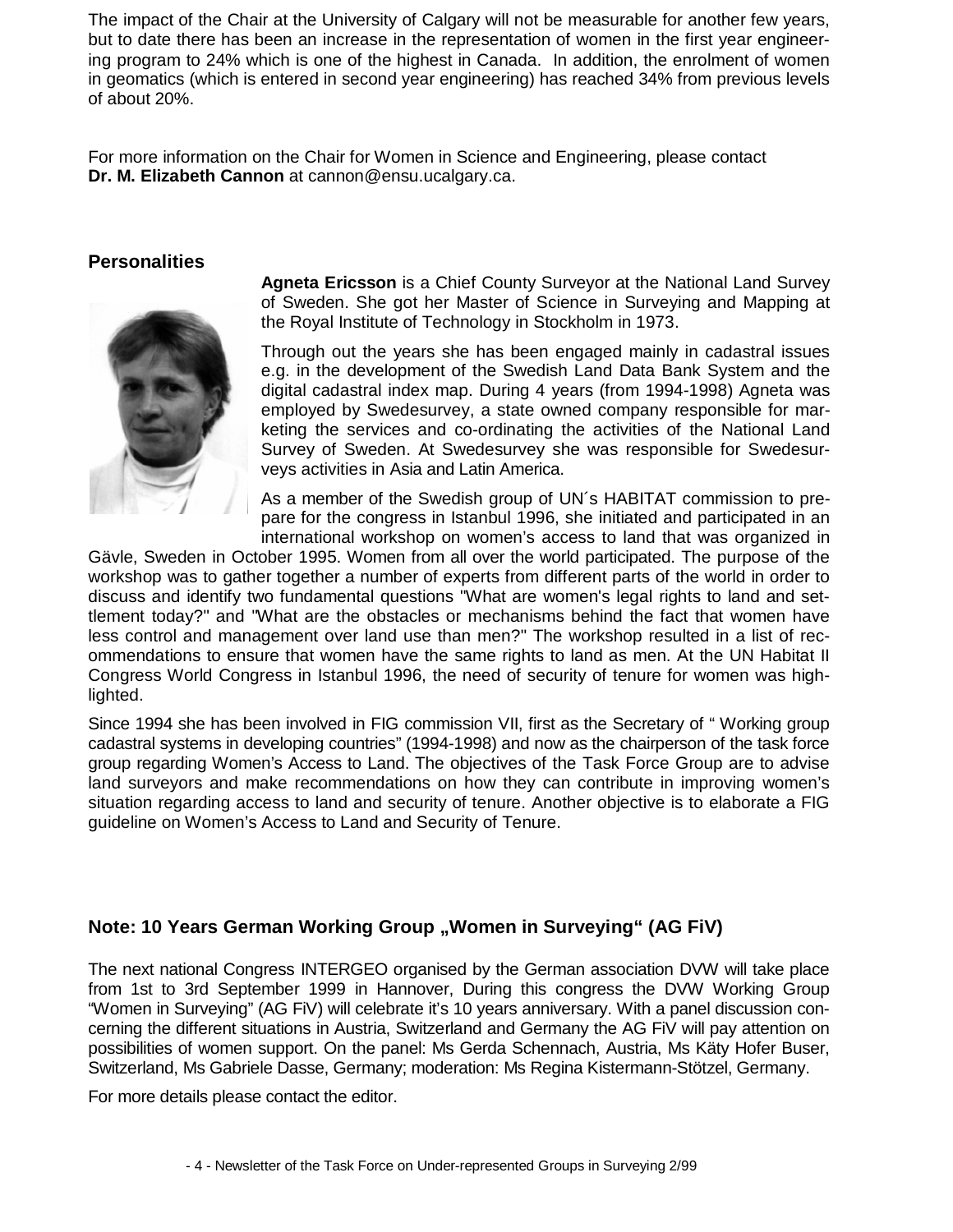## **The Everyday Occupational Life in Natural Sciences and Engineering A gender-related study on inner conflicts and how men and women try to solve them**

## **by Dr. Renate Kosuch, FH Oldenburg, Germany**

22 men and women, who work in high positions in traditional "male" occupational fields such as natural sciences and engineering, were intensively interviewed on their internal reactions to workrelated incidents, that subjectively are seen as a problem.

**This is a short outline of the results, that were published in 1994. The study is my Ph D. thesis.** 

**Female practioners in science and engineering show significantly more inner conflicts than men, while talking about problems that occur in the workplace.** Asked for the most depressing difficulties, they name role conflicts (e.g. being an engineer versus being a women),



powerlessness and personal insufficiencies. Men on the other hand mention their suffering from jobrelated constrictions, and suffering from competition and rivalry.

**The inner conflicts of the male probands are more often related to situations where key qualifications** are demanded (e.g. The inner conflicts of the male probands are communication, teamwork, management skills, social competence...). Women show significantly more inner conflicts in dealing with problems concerning their gender-role, feelings of being

excluded and solitariness. Men however significantly more often show inner conflicts when dealing with communication and competition in the workplace and when they talk about the tasks they have to fulfil (here inner conflicts show when work has to be organized, the person is being interrupted in the working process, or when dealing with a lot of routine work.)

All in all male practioners in science and engineering show inner conflicts exactly in those situations, where new skills are needed that no longer match the traditional job descriptions ("modern" skills, such as the key-qualifications mentioned above). Women, though, are more able to meet the needs of today's worksites.

**The complexity of female role conflicts is one reason why women show significantly more conflicts than men.** Even the sense of achievement is ambivalent for the women and is a source of inner conflicts. But these conflicts cannot be explained as being internal alone. The study can show that they have an external basis: when listening to the accounts of their male workmates, one realizes that women cannot meet their demands of a "female engineer who masters her job successful" because characteristics are conflicting (e.g. women have to improve the climate in the workplace, they should talk about other than job-related topics and "be different from us". They should not be competitive. At the same time they have to be a more male type of person ("be like us"), they should adapt and behave like everybody else. They should also be assertive.)

**Male employees develop inner conflicts when dealing with female work-mates, who are of the same status or above.** They have difficulties accepting a female boss as well as to accept female work-mates on the same level, even when their position is of the same status. The impacts of this are strong: Male colleagues with these inner conflicts are a real barrier to the integration of women into the traditional male dominated workplace. The different forms of attribution when trying to deal with or solve a problem are also a reason why inequity persists.

**Patterns of problem solving weakens the self-confidence of women and lead to a lack of self-criticism of men.** Altogether women significantly more often blame themselves, while men blame others or the circumstances. Men lack the ability to question their own behavior and there